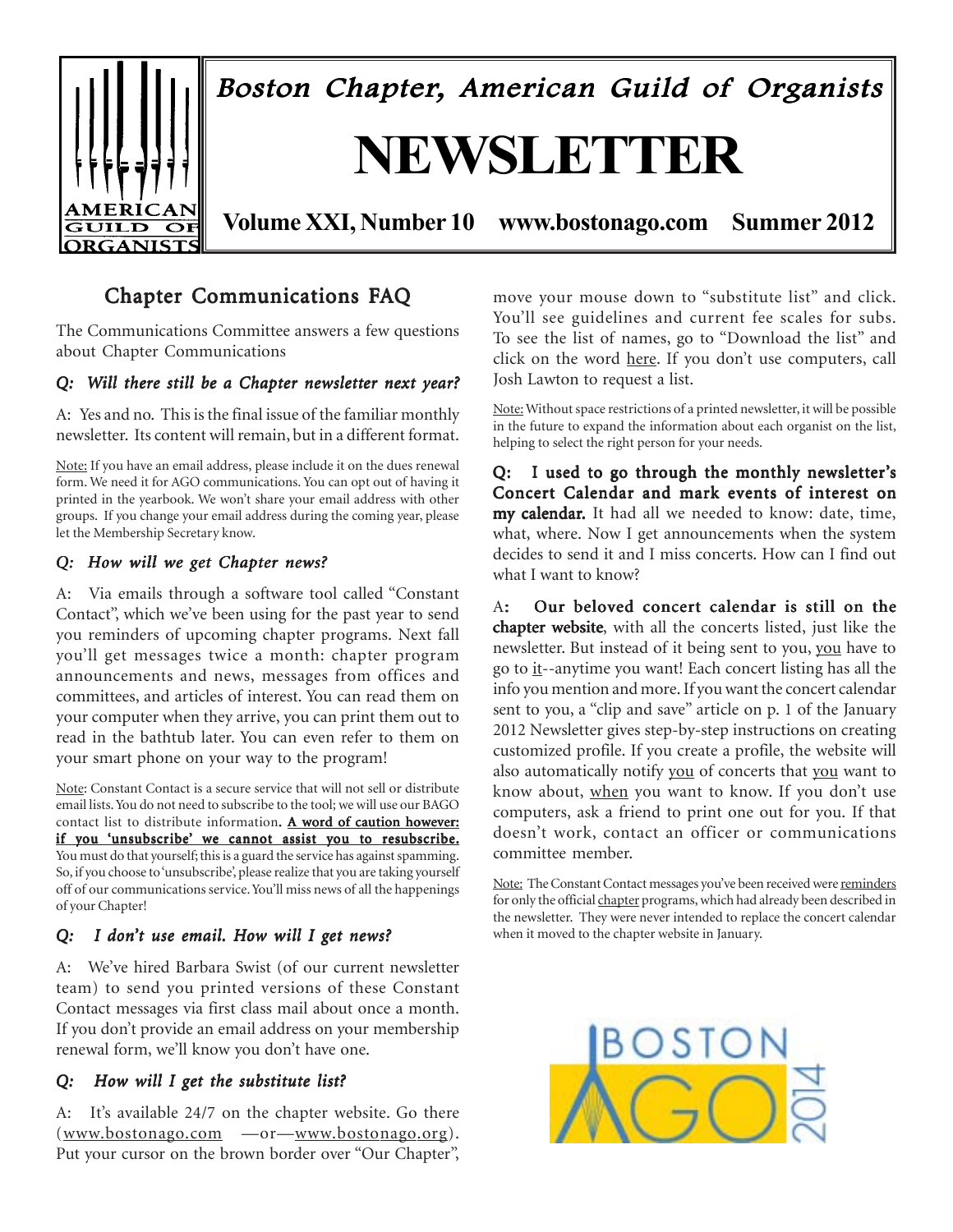## Dean's Message

Since 1905 and the founding of the Boston Chapter, 49 people have served as Dean. Two years ago, highly unusual circumstances made it necessary to recycle Dean #41 as Dean #50. It has been a challenge. It has been an honor. And I hereby officially re-affirm our tradition of nominating only "fresh horses" for this office!

That being said, it has been interesting to be a "Janus Dean", always looking both backward and forward. Comparing my past two years in guild leadership to my previous eighteen consecutive years (1982-2000), I realize that many of our chapter's strengths and challenges remain. *'Plus ça change, plus c'est la même chose.'*

What's the same? A typical chapter program draws about 5-10% of our membership. Your Sub-Deans and Program Committees consider a venue's public transit access and parking. They target events for vocational and avocational organists. They concoct lectures, practical workshops and recitals. They mix weeknights with Saturday and Sunday afternoons. Newsletter articles say, "Give us your input…..give us feedback….tell us what you want or need." Silence.

What's different this time around? Well, Deans have to know something about everything in the Chapter's life. Twenty years ago, that information came from letters or conversations—either on the telephone or in meetings. These days it requires catching at least 50 AGO emails daily, bouncing them along to the appropriate people, and retaining as much as possible. Yes, it's much easier to pass along information, but so much more difficult hold on to it. Yes, we're more connected, and yet we're more disconnected. Actual "face time" is still vital, but it's more difficult than ever to schedule.

What's the biggest change? Probably that the steady stream of young organists that used to flood this town every year has dried up to a trickle. No local organ degree programs, no students. No students, fewer new organists. Fewer newcomers, fewer Chapter members. For the most part, the same people have been holding the Chapter up for a generation. We are rich in loyalty, wisdom, and experience. But there is less energy, less vitality than there once was. Hopefully the 2014 convention will be a recharging experience!

A few observations at year's end:

• Although our membership numbers continue to drop, we are still a very large Chapter. We are blessed with financial, musical, and human resources. Yet it's easy

### **Executive Committee Meetings**

**Tuesdays** at United Parish, 210 Harvard St, Brookline (near Coolidge Corner) 7-9 pm Last meeting: June 5

Executive committee meetings are open to all Chapter members.

| Newsletter of the Boston Chapter, American Guild of Organists |
|---------------------------------------------------------------|
| Published 10 times a year, September-June.                    |

Mailed at standard mail rates from Boston MA. Boston Chapter/AGO c/o Timothy Hughes, Membership Secretary 247 Washington St #24, Winchester MA 01890.

Copyright © 2012, Boston Chapter, American Guild of Organists

#### *Boston Chapter AGO Officers 2011-2012*

| Dean                                                                         | Victoria Wagner                                     |
|------------------------------------------------------------------------------|-----------------------------------------------------|
| <u>vwag@aol.com</u>                                                          | 617-522-0510                                        |
| Sub-Dean<br>dan.mckinley@ctr-anglican.org 978-774-3163                       | Dan McKinley                                        |
| Treasurer                                                                    | Joel Davidson                                       |
| JDavid3537@aol.com                                                           | 617-319-9615                                        |
| <b>Assistant Treasurer</b>                                                   | Douglas Witte                                       |
| dnwitte@hotmail.com                                                          | 617-242-0589                                        |
| <b>Broadcasts</b>                                                            | Martin Steinmetz                                    |
| cmsteinmetz@verizon.net                                                      | 781-235-9472                                        |
| Chaplain                                                                     | Rev. Todd Miller<br>617-527-2790                    |
| Competitions                                                                 | David Baker                                         |
| dgb137@mac.com                                                               | 617-367-4260                                        |
| Examinations                                                                 | Glenn Goda                                          |
| glenngoda1545@aol.com                                                        | 617-442-7079                                        |
| Library                                                                      | Barbara Owen                                        |
| $\alpha$ wenbar@juno.com                                                     | 978-465-2068                                        |
| Membership Secretary                                                         | Timothy Hughes                                      |
| thughes $56@$ comcast.net                                                    | 781-369-1905                                        |
| Membership Committee Judy Green<br>jlgreen@green-associates.com 617-482-3044 |                                                     |
| Newsletter                                                                   | Jim Swist                                           |
| jimswist@gmail.com                                                           | 781-799-0286                                        |
| Organ Advisory                                                               | Richard Hill                                        |
| smhill42ne@earthlink.net                                                     | 508-238-6081                                        |
| Placement                                                                    | Janet Hunt                                          |
| $j$ anet.hunt@sjs.edu                                                        | 617-202-5241                                        |
| Professional Development                                                     | Charlene Higbe                                      |
| $\text{cthigbe}(a)$ aol.com                                                  | 617-495-4518                                        |
| Recording Secretary                                                          | Nancy Timmerman                                     |
| nstpe@hotmail.com                                                            | 617-266-2595                                        |
| Registrar                                                                    | Mark Slawson                                        |
| lmark.slawson@gmail.com                                                      | 617-835-5189                                        |
| <i>SPAC</i>                                                                  | Martin Steinmetz                                    |
| cmsteinmetz@verizon.net                                                      | 781-235-9472                                        |
| Substitutes<br>itlawton@mac.com                                              | Joshua T. Lawton<br>617-926-1042                    |
| YOI<br>$bsantini86$ @gmail.com                                               | Brandon Santini<br>781-331-0930<br>Stephanie Budwey |
| sbudwey@hotmail.com                                                          |                                                     |
| Auditors<br>darylbichel@aol.com                                              | Daryl Bichel<br>617-312-8328<br>Claire Decusati     |
| <u>decusati@verizon.net</u>                                                  | 781-582-8722                                        |
| Region I Councillor                                                          | Cheryl Duerr                                        |
| clduerr@gmail.com                                                            | 781-860-8893                                        |
| District Convener                                                            | Robert Browne                                       |
| rbrownel@capecod.net                                                         | 508-432-7238                                        |
| Webmaster                                                                    | Mark Nelson                                         |
| marknelson@cbfisk.com                                                        | 978-283-1909                                        |

#### *Executive Committee*

Kathleen Adams, R. Harrison Kelton, Christian Lane, Nadia Stevens, Susan DeSelms, Elisabeth (Buffy) Gray, Carole Lawton, David Tierney Bryan Ashley, Christine Hogan Harry Huff, Brandon Santini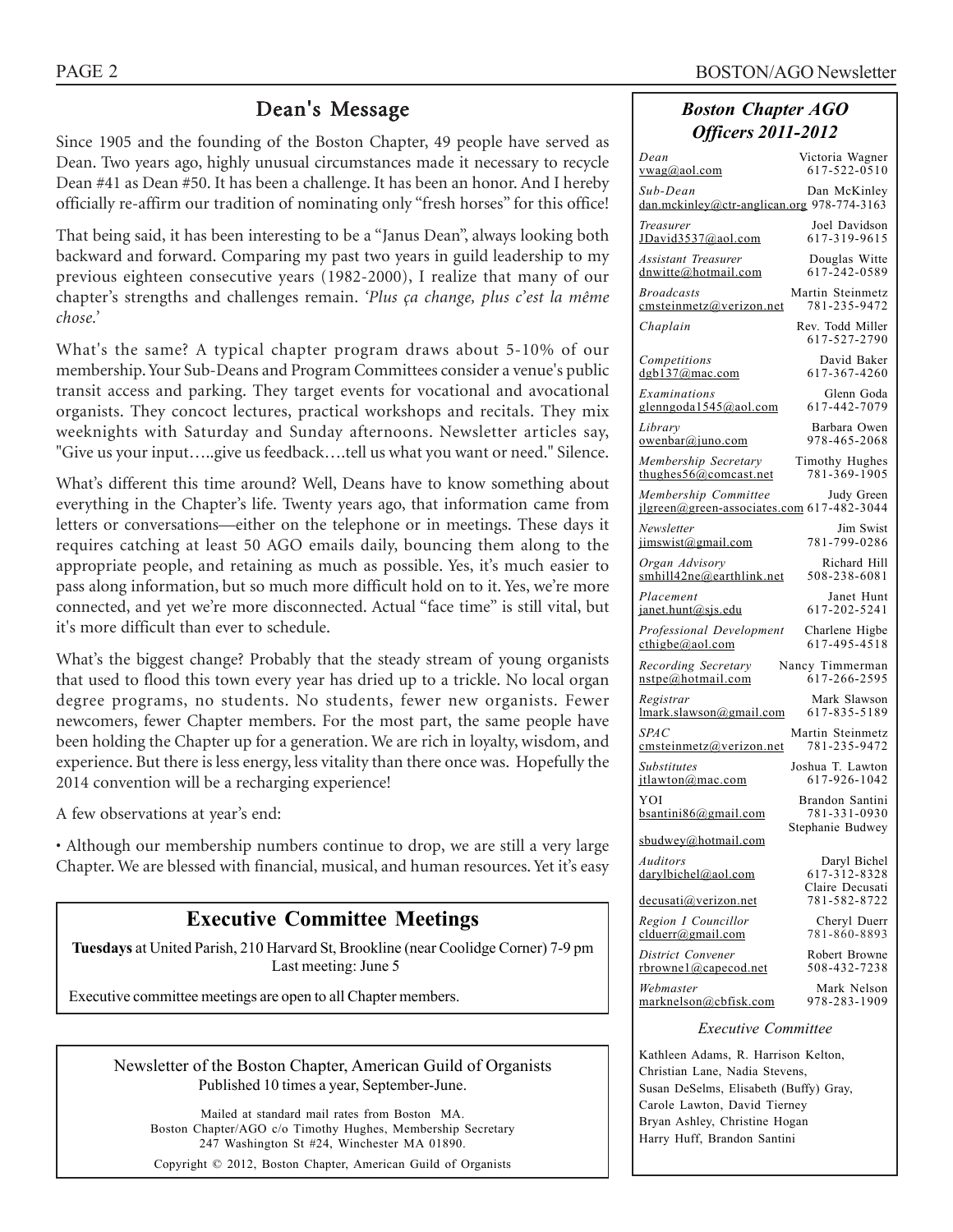for members to get lost, to be unnoticed, to feel unneeded. *How can create a stronger sense of "community" in this large chapter?*

• Our chapter boasts some of the finest organ players, scholars, and builders on the planet. What resources we have! Yet this rarified air can make it intimidating for some to step forward, to become actively involved.

*How can we effectively assess the needs and gifts of such a broad membership?*

• The Executive Committee is responsible for approving all initiatives. It is—by nature—more reactive than proactive, more stagnant than creative. It barely has time to deal with what it *must,* let alone think about what *could* be. The *real* work of our chapter happens at the committee or "task force" level. But with 21 elected posts, our organizational energy is devoted to finding potential candidates and then serving on the Executive Committee.

*Is it time to re-examine our chapter's leadership structure?*

• We are blessed to have many faithful people serving in various capacities. Their experience is so valuable! Each incoming Dean hopes and prays that everyone will continue in their roles. Yet this also creates some natural stagnation, and repeated calls for newcomers typically yield no fruit. *How do we breathe new life in our committees?*

Sadly, I don't have answers, only a few suggestions:

1) Create a task force to study the chapter's organizational structure and the Operating Procedures, which are due for an updating soon.

(Note: Only the National AGO has Bylaws. Chapters have Operating Procedures, which must not be in conflict with the national Bylaws.

2) Expand the membership of both the Communications and Membership Committees; ask them to develop a strategy for their year's work. Working with data from the Membership Secretary, these two bodies have enormous potential for building community within this large, amorphous chapter.

3) Recruit a Hospitality Team to work with both Membership and Program Committees to add a social component to more chapter programs.

4) Remember that the Dean has to be juggler, diplomat, CEO, cheerleader, and a jack of all trades. He can't also be Sole Visionary or Benevolent Dictator. Don't expect him to micromanage your committee.

5) Committee Chairs, don't do the work of your committee by yourself. Insist on active participation. If some of your members are burned out, put some new logs on the fire!

Ask for help. While email is a useful tool, it's no substitute for live discussion. Committees should meet in person at least twice a year.

6) Develop a survey to ascertain not only what the chapter members *want,* but also what they can *offer.* What do members need? What does the chapter need? What skills could our members bring to those needs? Remember, one doesn't have to be able to play a Bach Trio Sonata while whistling "Dixie" in order to make a valuable contribution.

As the second reign of "Queen Victoria" draws to a close, I thank all officers and committee members for their commitment to the AGO.

Dan McKinley • Joel Davidson • Douglas Witte Tim Hughes • Nancy Timmerman • Mark Slawson Daryl Bichel • Claire DeCusati • Kathleen Adams Harry Kelton • Chris Lane • Nadia Stevens Susan DeSelms • Buffy Gray • Carole Lawton David Tierney • Bryan Ashley • Christine Hogan Harry Huff • Brandon Santini • Martin Steinmetz Mark Nelson • David Baker • Glenn Goda • Rodger Vine Peter Sykes • Barbara Owen • Joseph Dyer Richard Bunbury • Wendy Covell • Carl Klein Lois Regestein • Ross Wood • Joyce Painter Rice Andrew Shenton • Frances Finch • Anita Nagem Rob Humphreville • Janet Hunt • Jim and Barbara Swist Dick Hill • Leo Abbott • Robert Barney • Liz Carley David Baker • Charles Clutz • Frederick Gills Scot Huntington • Charlene Higbe • Carol Doran Nancy Granert • Brian Jones • Josh Lawton • Joan Reddy Margaret Angelini • Mark Dwyer • Rosalind Mohnsen Lee Ridgway • Heinrich Christensen • Terry Halco Jim Barkovic • Mary Sue Willie • Cheryl Duerr John Dunn • Ray Cornils • Peter Krasinski Louise Mundinger • Elsa Geskus • Colin Lynch Didier Grassin • Steve Young • Richard Webster Mark Englehardt • Jack Daniels • Mary Street Carson Cooman • Dan Romero • Joe Scolastico Edward Odell • Trevor Pollock • Jonathan Ambrosino David Carrier • Mark Dwyer • Kirsten Johnson Erica Johnson • John & Carolyn Skelton • Eileen Hunt Mark Dirksen • Michael Smith • Michael Olbash Jay Lane • Brent Erstad • Stephanie Budwey David Baker • Donald Barnum • Jean Hendry Jonathan Hall Anyone and Everyone Whom I Forgot to List

Peace,

*—Victoria Wagner*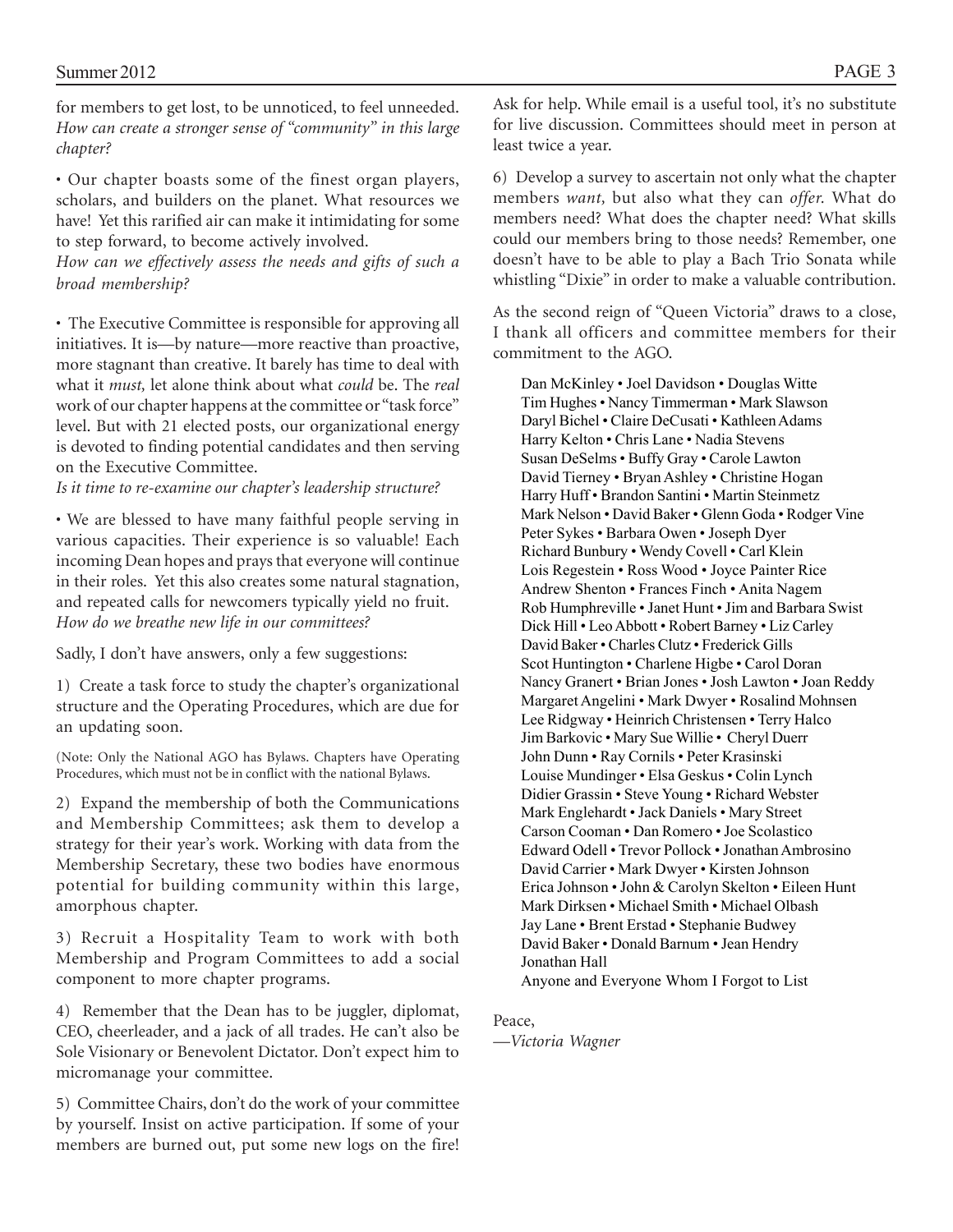## Classy Series in NH's North Country

If you vacation this summer in the White Mountains plan to check out the offerings of Music in the Great North Woods, which sponsors the annual Big Moose Bach Fest on Labor Day Weekend. On the Master Organ Series will be Christa Rakich and RP Hale playing the historic Hook and Hastings organ at St. Kieran's Cultural Arts Center in Berlin, as well as Susan Ferre and violinist, Timothy Bell, playing Rheinberger on the Hook and Hastings organ in Gorham. The early music series features Baroque violinist Mimi Mitchell and harpsichordist Richard Egarr, and the Big Moose Bach Fest will invite counter-tenor Michael Hawn (Cantata 54, *Widerstehe doch*) and baritone David Grogan, as well as Quentin Faulkner, lecturer, Christa Rakich (Leipzig Chorals and Brandenburg 5), the historic film on and excerpts from the *Anna Magdalena Bach Notebook*, ending with *Actus Tragicus*: Cantata 106, using original instruments. All concerts are free and donations benefit non-profit organizations in the needy North Country.

The organization has just established a new scholarship program for anyone in the area wanting to study the organ. Two young musicians were awarded the first Norton Scholarships to study the organ. Keenan Wood, 15, of Berlin, was awarded a full scholarship for organ lessons. Paul Salek, 9, of Milan, was awarded a Pipe Organ Encounter. A third candidate will audition in October.

For more information: www.musicgnw.org, facebook (open page), info@musicgnw.org

290 Gorham Hill Road, Gorham, NH 03581, 466-2865

## Congratulations to the Newly Elected Executive Committee for 2012-13.

#### Officers

Dean--Daniel McKinley Sub-Dean--Peter Krasinski Treasurer--Joel Davidson Assistant Treasurer--Daryl Bichel Membership Secretary--Timothy Hughes Recording Secretary--Nancy Timmerman Registrar--Mark Slawson Auditors--Claire DeCusati & Martin Steinmetz Chaplain--Rev. Carl Daw

#### At-large Members

2013--Susan DeSelms, Elizabeth (Buffy) Gray, Carole Lawton, David Tierney 2014--Bryan Ashley, Christine Hogan, Harry Huff, Brandon Santini 2015--Richard Bunbury, James Busby, Jane Flummerfelt, Rosalind Mohnsen



**Vivat Regina!**

**THE DIAMOND JUBILEE OF QUEEN ELIZABETH II**

**A COMMEMORATIVE RECORDING OF CORONATION MUSIC.** 

**TO ORDER CONTACT: MICHAEL S. MURRAY (617) 566 7679 EXT. 17 MUSIC@REDEEMERCHESTNUTHILL.ORG** 

**\$20 EACH ඵ \$55 (PACK OF 3) ඵ \$100 (PACK OF 6)** 

**THE CHOIR OF THE CHURCH OF THE REDEEMER MICHAEL S. MURRAY, ORGANIST & CHOIRMASTER STUART FORSTER, ORGANIST WITH /¶\$CADÉMIE & SPECIAL GUESTS**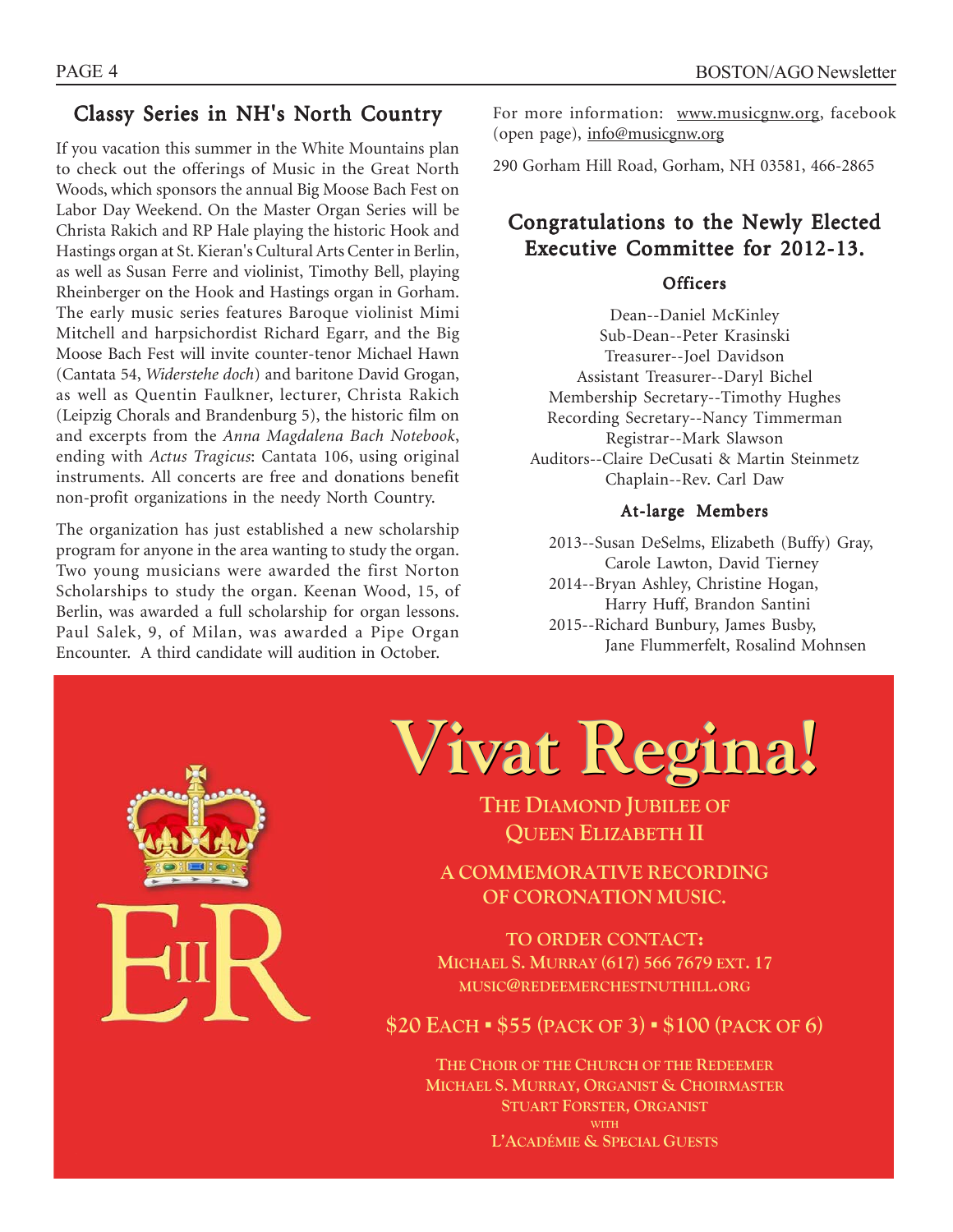# Advertising Contract

**Boston Chapter of the American Guild of Organists 2012-2013 Chapter Yearbook and Directory DEADLINE: Monday, July 16, 2012** 

| Name:                                                                                                                                                                                                        |                                           |  |  |  |
|--------------------------------------------------------------------------------------------------------------------------------------------------------------------------------------------------------------|-------------------------------------------|--|--|--|
| Organization/Business:                                                                                                                                                                                       |                                           |  |  |  |
| Postal Address:                                                                                                                                                                                              |                                           |  |  |  |
| Telephone (Home):                                                                                                                                                                                            | (Cell):                                   |  |  |  |
| E-Mail Address:<br>Order:<br>□ Use copy from 2011-2012 Yearbook (Electronic rate) $\rightarrow$<br>$\Box$ New Electronic Ad Copy<br>□ Camera-Ready (copy enclosed)<br>□ Custom Design (information enclosed) |                                           |  |  |  |
| <b>Payment</b> of \$<br>"Boston Chapter AGO".                                                                                                                                                                | is enclosed. Please make check payable to |  |  |  |

| <b>Page Size</b>                                   | <b>Electronic</b> | Camera-Ready    | <b>Custom Design</b> |
|----------------------------------------------------|-------------------|-----------------|----------------------|
| $\Box$ 1/6 page $(4.5 \times 1.25^{\prime\prime})$ | $\square$ \$50    | $\square$ \$65  | $\square$ \$80       |
| $\Box$ 1/4 page $(4.5 \times 1.75^{\circ})$        | $\square$ \$70    | $\square$ \$85  | $\square$ \$100      |
| $\Box$ 1/2 page $(4.5 \times 3.75^{\circ})$        | $\square$ \$120   | $\square$ \$135 | $\square$ \$150      |
| <b>D</b> Full Page $(4.5 \times 7.5")$             | $\square$ \$200   | $\square$ \$215 | $\square$ \$230      |

#### **Explanation of Ads:**

 *The Chapter reserves the right to request changes in ads that are not appropriate for the amount of space selected.* 

 *All ads are reproduced in black & white.* 

#### **Please note: The following spaces in the new AGO directory will be honored on a first-come, first-served basis. Please contact Terry Halco at (617) 491-0766 before mailing a check to reserve your desired ad placement.**

| $\square$ \$350                   | $\square$ \$500    | $\square$ \$500 |
|-----------------------------------|--------------------|-----------------|
| Inside-front or Inside-back cover | Outside-back cover | Center-spread   |

**• Electronic:** Our Yearbook is produced electronically. This assures the best possible quality publication. It is to your advantage to provide your ad by electronic medium--"unlayered PDF" is preferred. For questions about electronic format, and to insure that we can access your information, please contact Jim Swist at JimSwist@gmail.com

^ **Note:** If your ad was in the 2011-2012 yearbook, we already have it in electronic format.

y **Camera-Ready:** If you are unable to provide us with an electronic ad by e-mail, then our designer can scan your camera-ready copy for an additional fee (see above).

**• Custom Design:** Our designer would be happy to custom design an ad for you for an additional fee (see above).

#### **Mail this form (with a check for payment) to:**

Barbara Swist 34 Jason Street #2 Arlington, MA 02476 E-mail: BarbaraASwist@gmail.com

### Thank you for your support of the Boston Chapter of the American Guild of Organists!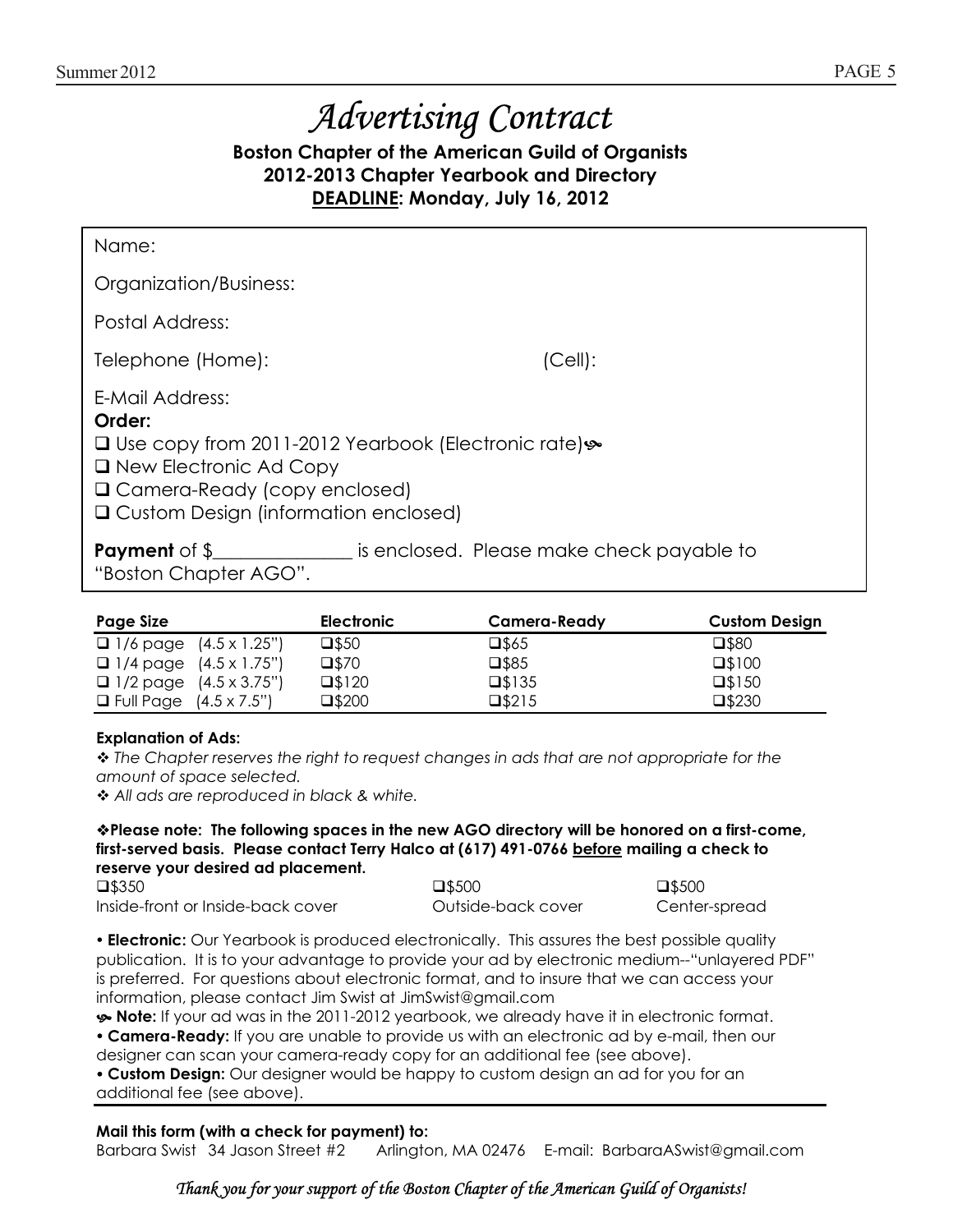## *A Final Word (or Two) A Final (or*

•

*The members of the Boston Chapter are deeply The of the Chapter are grateful to Jim and Barbara Swist for their to Barbara Swist their service as Newsletter Editor and Publisher for over a decade. Month in and month out, Jim has over a decade. Month in and demonstrated saintly patience while reminding, prodding, and cajoling Deans and Committee prodding, and cajoling and Committee Chairs for their submissions. He has hawked ads for the back page and--when necessary--put the back page necessary--put the fear of God in those who have forgotten to pay in who have pay for those ads! It was Jim who urged chapter those who urged chapter leaders to consider communications as a whole as to consider communications as as we discussed potential changes in format. we potential in format. Sometimes taking the vital role of Devil's Sometimes taking the vital Advocate, Jim was an important player on the important player new Communications Committee. His eye for detail helped focus our efforts and foresee focus our and potential pitfalls. Both of the Swists will be key Both Swists will be as we continue the transition from print to internet we continue the transition print communication in the coming year. coming year.*

*Jim and Barbara, thank you!*

#### *Editor's Comment (see I get the last word):*

*Thank you Vickie. It has been my and Barbara's privilege to serve the Chapter in the above-cited roles. It is interesting that just before the Communications Committee was formed, I mentioned to Barbara that after all these years, the Newsletter was starting to look tired and stale, and maybe we should give it a new look. But I have to admit I was thinking more along the lines of yellow and green*

*striped paper with a background of The Atlantic City Convention Hall Organ on every page. Luckily the committee reminded me that this is actually the 21st century, and I need to think outside the box of Gutenburg's press.*

*However, I need to reaffirm what Vickie alluded to in the Dean's message (and elsewhere). We actually have almost no idea idea what forms of Chapter communication best serve the membership because almost no one ever provides feedback. I find it frankly amazing that in the 11 years of doing the Newsletter, I couldn't even begin to guess whether we were doing a good job or not - that's how sparse any input had become. Believe it or not, I actually worked in the Technology Sector before becoming a full-time musician (I think this was sometime during the reign of Charlemagne). Even that far back it was an accepted principle that if technocrats, even with all the best intentions, designed systems in a vacuum, the result would almost surely not satisfy the ultimate users of that system. All of us have had the misfortune of using computer software that was obscure in concept and byzantine in implementation (and probably full of bugs, as well). It is almost guaranteed in today's technology that lack of enduser feedback and comment will result in something far from ideal.*

*Now is the time that the membership must come forward must and help the Chapter transition its communications mechanisms if the result is to be a marked improvement over the status quo, and not simply chaos.*

*Have a great Summer.*

*—The Editor*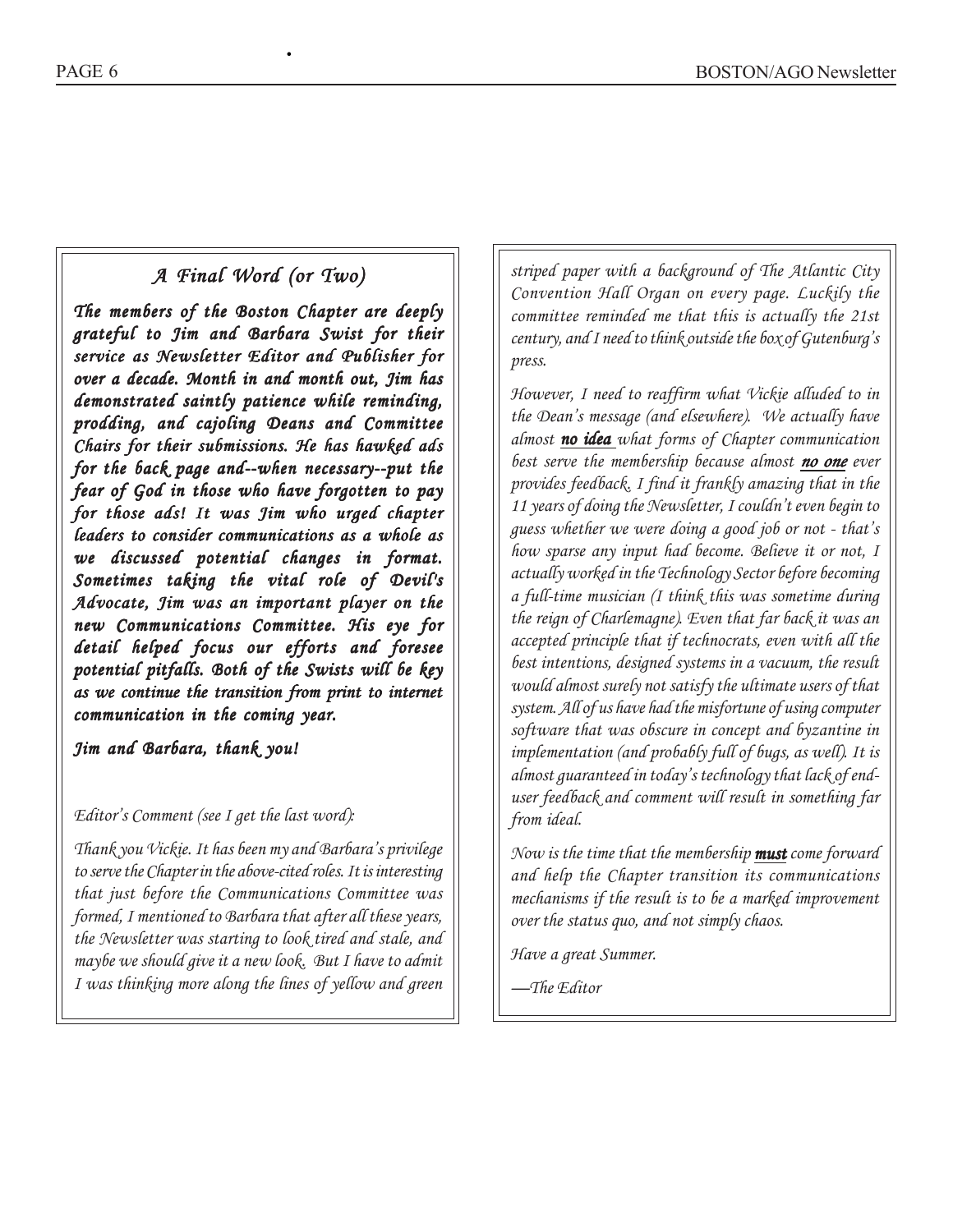## **PLACEMENT JUNE, 2012**

The date in brackets following a church's name shows when the church first requested a listing. Salary is income paid by the church. Services such as funerals (fn) and weddings (wd) with additional fees are estimated as shown.

#### **ORGANIST/CHOIR DIRECTOR**

| Denomination | Hours     | ocation.     | Name of Church                       | Organ     | Salary      | Est. Add'l Comp                 |
|--------------|-----------|--------------|--------------------------------------|-----------|-------------|---------------------------------|
| Episcopal    | $20 - 25$ | Falmouth, MA | St Barnabas Episcopal Church [03/12] | Hutchings | \$35,000 to | $20 \text{ ft} / 10 \text{ wd}$ |
|              |           |              |                                      |           | \$45,000    |                                 |
| UU           | $6 - 10$  | Mendon. MA   | Unitarian Congregation of Mendon and | Laws      | $$6,000-$   | Not stated                      |
|              |           |              | Uxbridge $[12/11]$                   |           | \$12,000    |                                 |

#### **ORGANIST ONLY**

| Denomination | Hours | ocation       | ∴hurch<br>Name of U                     | Jrgan           | Salarv<br>Est. | . Add' <sup>1</sup><br>∠omp |
|--------------|-------|---------------|-----------------------------------------|-----------------|----------------|-----------------------------|
| Episcopal    |       | Lawrence. MA  | Grace Episcopal Church [06/12]          | Methuen         | \$150/week     | $2-3$ fn/wd                 |
| Lutheran     | ה-    | Holliston, MA | Christ the King Lutheran Church [06/12] | Ahlborn-Galanti | \$12,800       | $4$ fn/4 wd                 |

Please also see postings at www.bostonago.com for contact information regarding these openings. Some churches here may no longer be receiving names but have not notified placement.

**LISTING YOUR CHURCH ON THIS PAGE** Contact Janet Hunt, Placement Coordinator, at janet.hunt@sjs.edu.



Join us for a weekly series of midday organ concerts featuring innovative programs by recitalists from the United States and abroad.

September:

Benjamin Kolodziej Jonathan Wessler Angela Kraft Cross William Wisnom

October: Jung-A Lee Adriano Falcioni **Rodney Long** Richard Webster & Colin Lynch

November: Stefan Kiessling Craig Symons **Andrew Scanlon Randall Mullin** 

http://www.trinitychurchboston.org/fridays-at-trinity.html

## Old West Organ Society FREE Summer Series: Tuesdays at 8 pm

July 10 - Paul Murray luly 17 - Laurence Carson July 24 - Andrew Shenton July 31 - Carson Cooman August 7 - Kosalınd Mohnsen August 14 - Yuka Saruwatari, Reiko Okamoto & Kumi Shibusawa August 21 - Mark Engelhardt August 28 - Kaymond Nagem

 $\alpha$  inspiring musicians and listeners for generations to come

Handicap accessible Old West Church • 131 Cambridge Street • Boston, MA 02114

## oldwestorgansociety.org